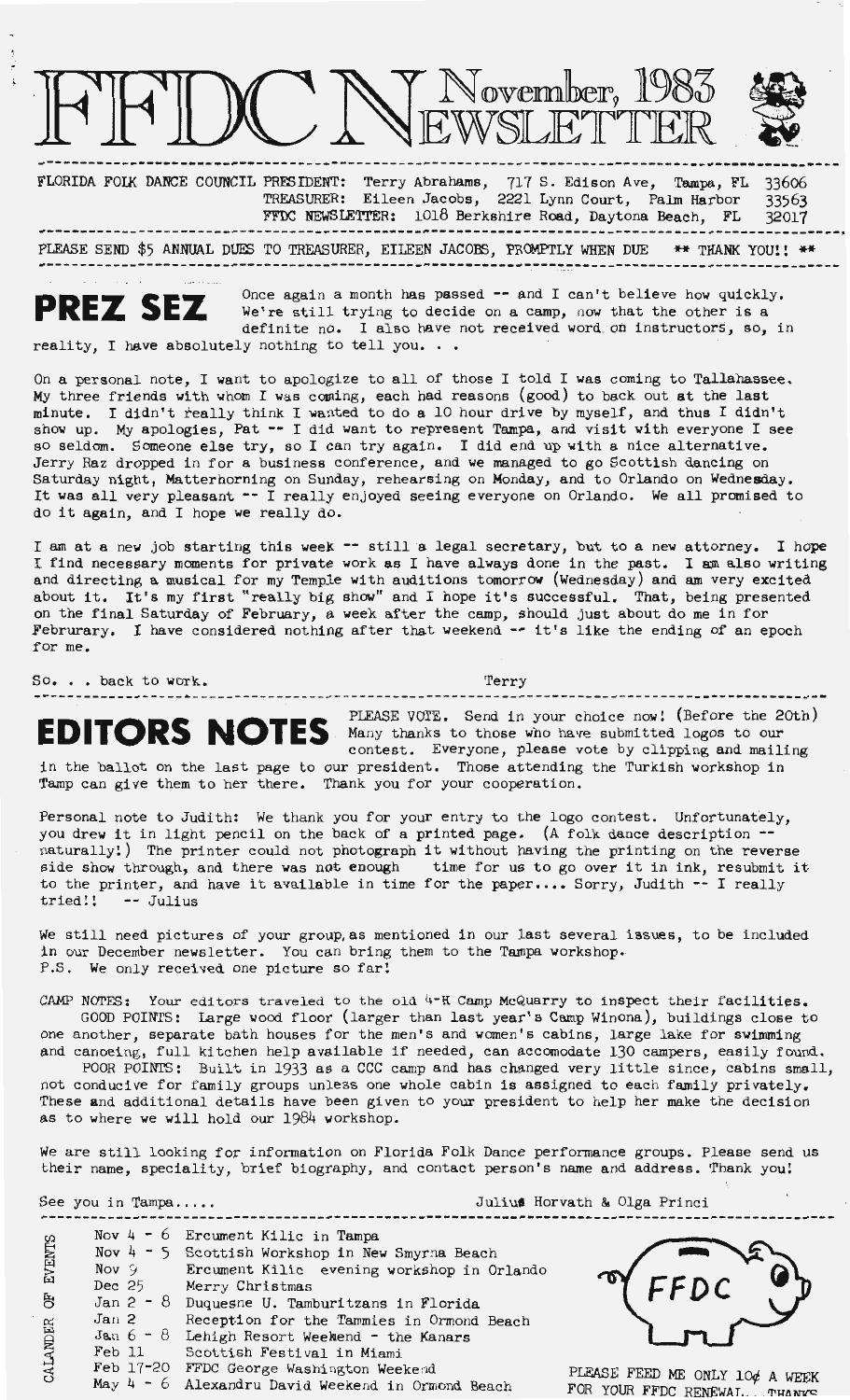## NEW FOLK DANCE GROUP

We would like to invite all of our fellow folk dancers to join us as we start a folk dance group in the Melbourne-South Brevard area.

Dancing will be every Friday evening from 7 to 9 **PM** at the Indian Harbour Beach Recreation Center on Pinetree Drive. There will be no charge. The plan is to start with easy line dances and to add couple dances when there is a good balance; more difficult dances when more seasoned dancers appear.

Our goal is to develop a coop group to provide international dancing for the expanding population in South Brevard. We would really encourage seasoned dancers to come join us even if their primary interest is in a specialized area. We tried to choose a time that would not conflict with other groups we were aware of. As it happens, we did overlap with the Senyk's Friday night group, but they are an hour away so the conflict may not be too serious.

For more information, please call (305) 777-3708. John Daly and Robert Vanattia ---------------------------------------------------.------------------------------------- ------ ORMOND ODDS AND ENDS



Like most groups, we have been very busy with performances -- Oktoberfests, churches, schools, etc. -- and one at the fabulous new Temple Beth El. (It is so large that we were hoping to catch the bus from their front door, down the corridors, to their social hall.) Our pot luck supper/Halloween party was a huge success with most dressed up in costume. Kermit the Frog with his cute green booties stole the show. Anyone missing it can contact Sam Jackson  $$ he video-taped the motley group. (Incidentally, Kermit, alias Tim Barr, won first prize at the Bavarian Beer Garden's Halloween party for the best allaround costume!) The Jacksons, who operate the "Video Pros" taping service, often provide us with beautiful taped accounts of our major activities. Thank you, Sam and Pauline!

On Sunday, October 30th, we will hold our third dinner-performance for the public (a full dinner and an hour show followed by audience participation). The last two were complete sell-outs and we expect our third to be the same. It hurts to have to turn prople away at the door, but space is limited. The profits pay for our hall rent and **we** can afford to give 50% scholarships to our members for the FFDC George Washington Weekend.

We're looking forward to meeting old friends in Tampa for the Turkish weekend. OBIFD MOUSE MIB INGS

Our performance group is intact again after a hiatus since last December• We danced for a benefit for LaAmistad School where Phyllis works. We had two outdoor performances in 90 degree weather so we felt fortunate when the other two were cancelled! We are doing another international performance on October 21st for a nursing home. This is an unusual year for us with no Octoberfest shows!

Everyone please remember that we are sponsoring a one- night workshop on November 9th from 7 to 10 PM with Ercument Kilic at our regular dance place -- Kinneret Apts, corner of Delaney and Anderson streets in downtown Orlando. It is two blocks east of the intersection of I<sup>-4</sup> and the East-West Expressway. Admittance for the night will be \$5. Please make plans to come .

Pat Henderson

.............................

TAMPA TRIVIA

We are busy, as are all of you in other groups, doing our Oktoberfests. This year there are only four, and all of them fall within eleven days. We are glad to have Kevin and Nilufer Wilkens with us. Thank you, Gainesville!

Remy Baizan (the one nobody knows) reports seeing two camel caravans on her first day of work in Dubai, United Arab Emirates. Quite a change from lush Thailand.

Eileen Jacobs was a new folk dancer until she agreed to become the FFDC Treasurer thus acquiring volumes of experience. Now she looks forward to becoming a new bride. October 30 is the date, and Sherman Stone the groom. Best wishes to you both!

We Tampans will be out in force for Ercument's workshop, and WE LOOK FORWARD TO SEEING LOIS AND LOTS AND LOTS AND LOTS AND LOTS AND LOTS AND LOTS AND LOTS AND LOTS AND LOTS OF YOU THERE! ::

Judith

----------------------------------------------------------------------------------------------- JABUKA SA MEDOM ( APPLES WITH HONEY)

 $8$  apples,  $\frac{1}{4}$  cup thick honey, 1 cup white wine, 2 tablespoons butter,  $\frac{1}{4}$  cup warm water. Wash apples and hollow out from stem end. Fill with thick honey. Place close to each other in a flame-resistant dish; pour wine over and stew slowly until soft (20 to 25 minutes) over low heat. Melt butter, mix with warm water, and pour over apples. Serves 4 to 6.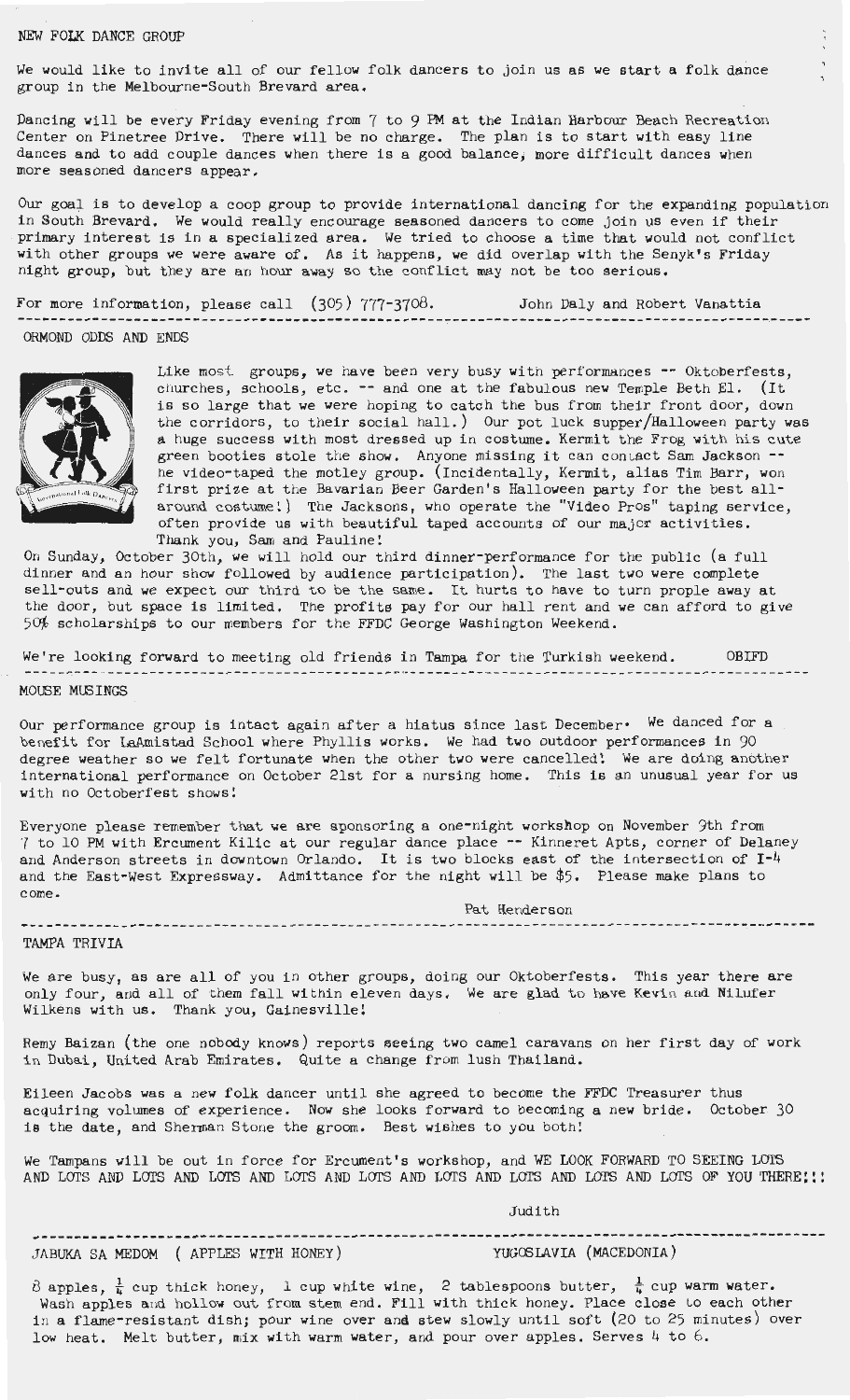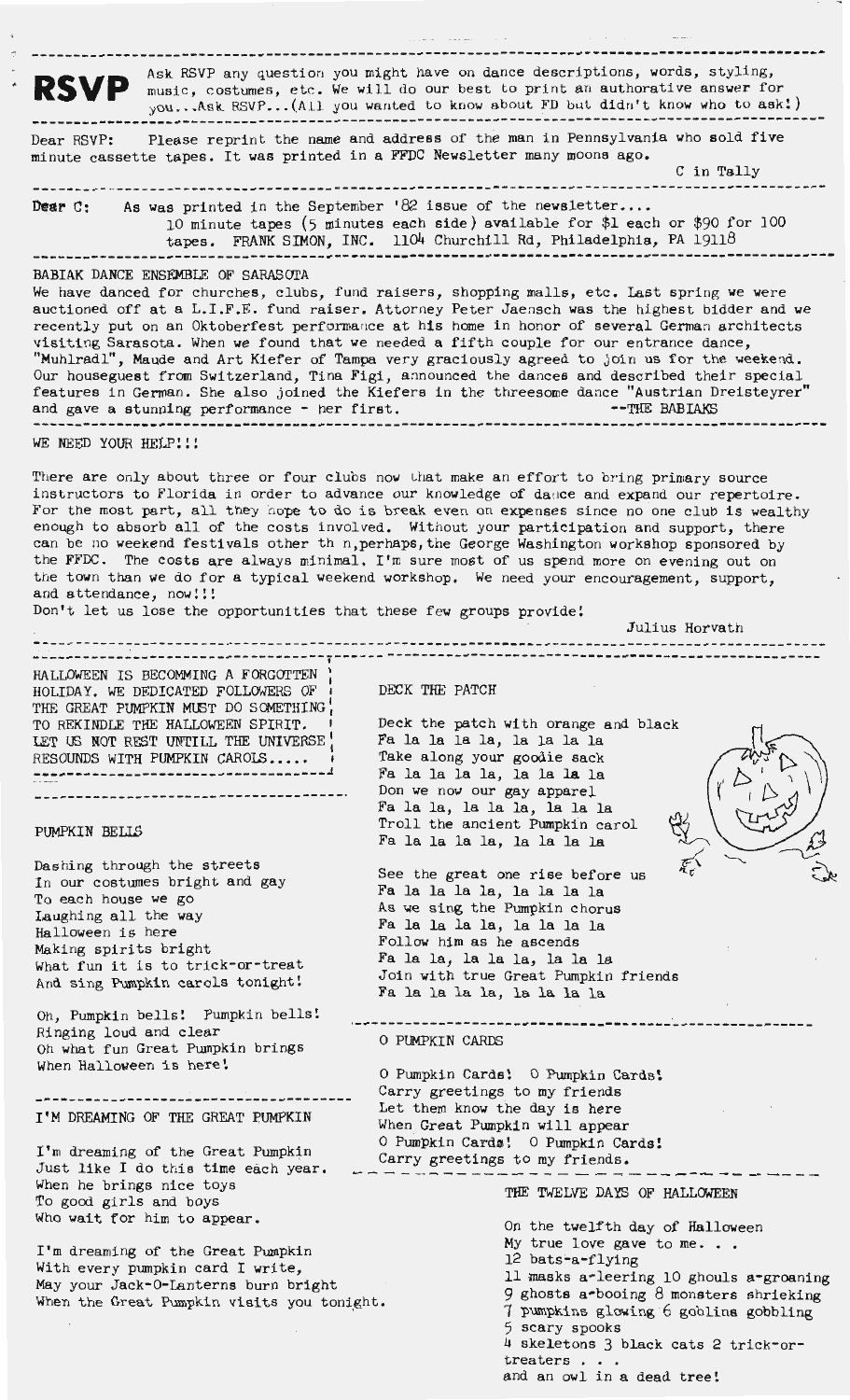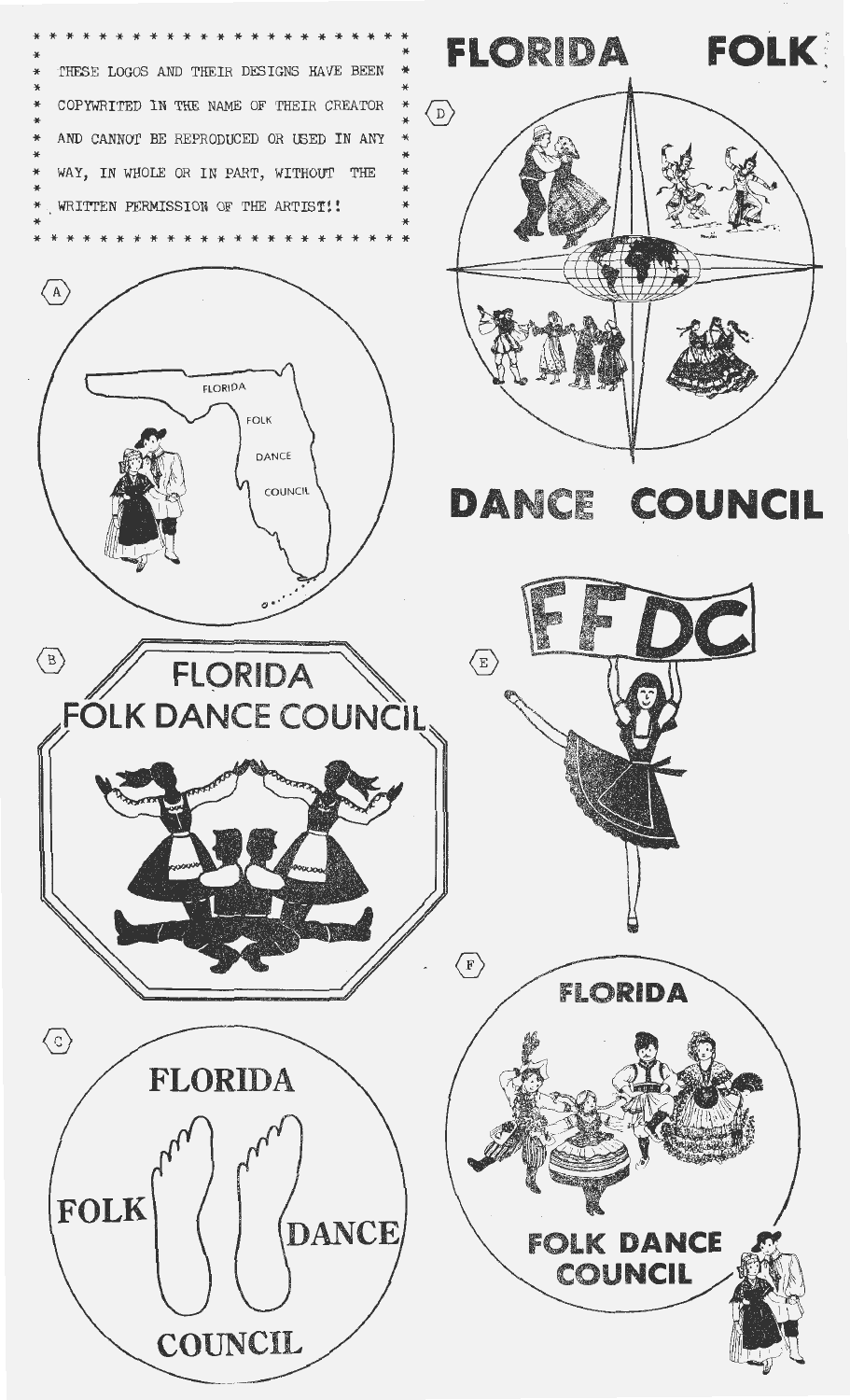